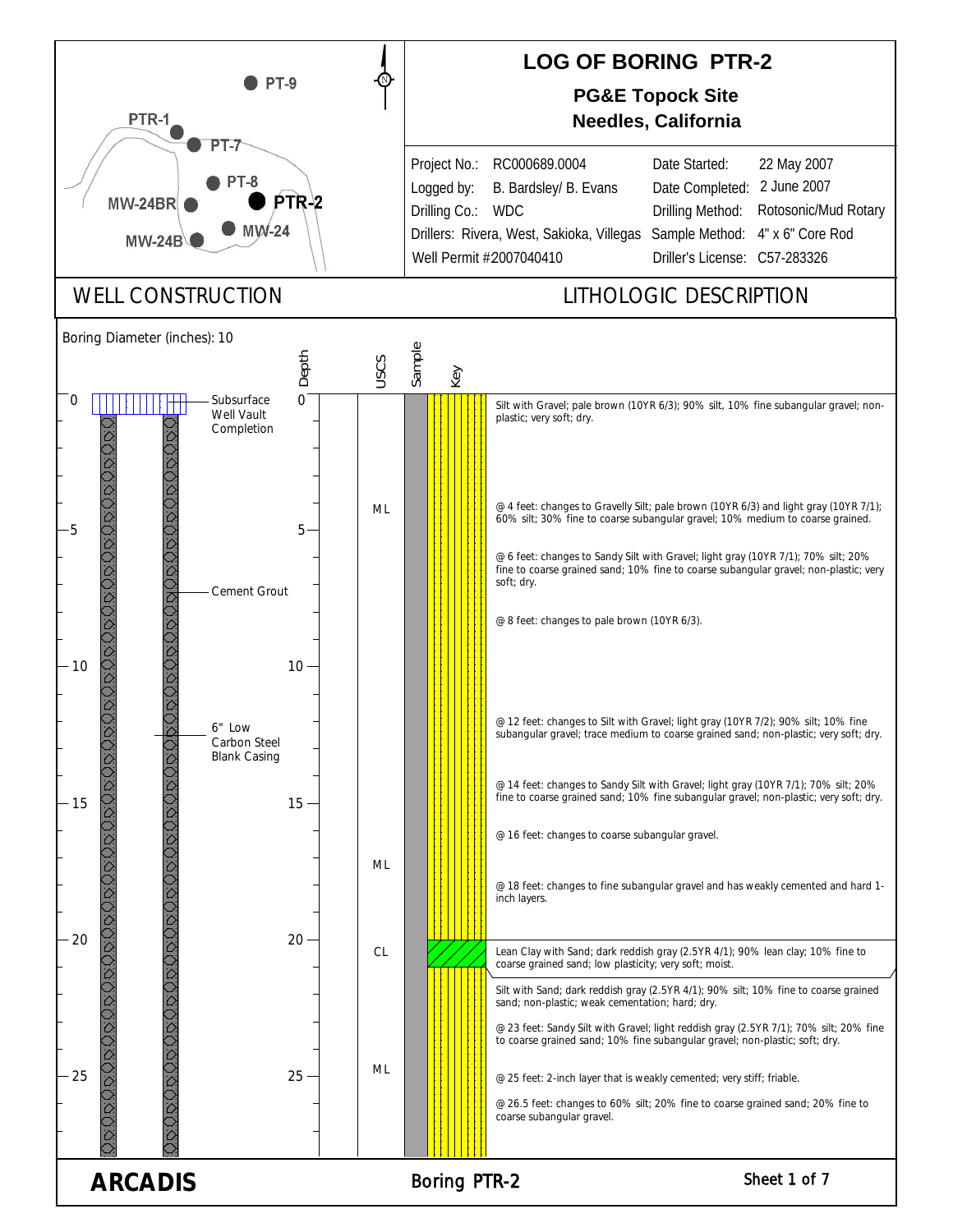|                                                               |           |               | <b>LOG OF BORING PTR-2</b><br>(Continued)                                                                                                                                                                                                                                                                                     |  |
|---------------------------------------------------------------|-----------|---------------|-------------------------------------------------------------------------------------------------------------------------------------------------------------------------------------------------------------------------------------------------------------------------------------------------------------------------------|--|
| Depth<br><b>WELL CONSTRUCTION</b>                             | USCS      | Sample<br>Key | LITHOLOGIC DESCRIPTION                                                                                                                                                                                                                                                                                                        |  |
| 30<br>30                                                      | ML        |               | @ 29 feet: changes to 70% silt; 20% fine to coarse grained sand; 10% fine to<br>coarse subangular gravel.                                                                                                                                                                                                                     |  |
|                                                               |           |               | @ 32 feet: 2-inch layer that is weakly cemented; very stiff.                                                                                                                                                                                                                                                                  |  |
| 35<br>$35 -$                                                  | <b>SM</b> |               | Silty Sand with Gravel; dark reddish gray (2.5YR 4/1); 70% fine to coarse grained<br>sand; 20% silt; 10% fine subangular gravel; moist.                                                                                                                                                                                       |  |
| Cement Grout                                                  | ML        |               | Sandy Silt with Gravel; light reddish gray (2.5YR 7/1); 50% silt; 30% fine to coarse<br>grained sand; 20% fine to coarse subangular gravel; non-plastic; very soft; dry.<br>@ 37 feet: changes to Silt with Sand; 90% silt; 10% fine to coarse grained sand.<br>Contains weakly cemented 1-inch layers; friable; very stiff.  |  |
| $40 -$<br>40                                                  |           |               | Silty Sand; red (2.5YR 4/8); 80% fine to coarse grained sand; 20% silt; trace fine<br>subangular gravel; dry.<br>Contains weakly cemented layers up to 3-inches; friable; very stiff.<br>@ 41 feet: increasing to 10% fine to coarse subangular gravel.                                                                       |  |
| 6" Low<br>Carbon Steel<br><b>Blank Casing</b><br>$45 -$<br>45 | <b>SM</b> |               | @ 43 feet: larger percentage of material is light reddish gray (2.5YR 7/1).<br>@ 45 feet: changes to Silty Sand with Gravel; dark reddish gray (2.5YR 4/1); 70%<br>fine to coarse grained sand; 20% silt; 10% fine to coarse subangular gravel; dry.                                                                          |  |
|                                                               | ML        |               | Sandy Silt with Gravel; light reddish gray (2.5YR 7/1); 60% silt; 30% fine to coarse<br>grained sand; 10% fine subangular gravel; non-plastic; very soft; dry.<br>Contains weakly cemented layers; very stiff; friable.                                                                                                       |  |
| 50<br>$50 -$                                                  | <b>SM</b> |               | Silty Sand with Gravel; very dark grayish brown (10YR 3.2); 20% silt; 60% fine to<br>coarse grained sand; 20% fine subangular gravel; no plasticity; moist.                                                                                                                                                                   |  |
|                                                               | SP        |               | Poorly Graded Sand with Gravel; dark reddish gray (2.5YR 3/1); 85% medium to<br>coarse grained sand; 15% fine subangular gravel; moist.                                                                                                                                                                                       |  |
| 55<br>$55 -$                                                  | ML        |               | Silt with Sand; light reddish gray (2.5YR 7/1); 90% silt; 10% medium to coarse<br>grained sand; moderately cemented; friable; non-plastic; very stiff; dry.<br>@ 55 feet: Sandy Silt with Gravel; dark reddish gray (2.5YR 4/1); 60% silt; 30% fine<br>to coarse grained sand; 10% fine to coarse gravel; non-plastic; moist. |  |
|                                                               | <b>SM</b> |               | Silty Sand with Gravel; reddish gray (2.5YR 5/1); 50% fine to very coarse grained<br>sand; 30% coarse subangular gravel; 20% silt; non-plastic; dense; moist.                                                                                                                                                                 |  |
| $60 -$<br>60                                                  | ML        |               | Sandy Silt with Gravel; weak red (2.5YR 5/2); 60% silt; 30% fine to medium coarse<br>grained sand; 10% fine to medium grained subangular gravel; non-plastic; dense;<br>dry.                                                                                                                                                  |  |
|                                                               | CL        |               | Lean Clay with Gravel; dark grayish brown (10YR 4/2); 80% lean clay; 10% fine<br>subangular gravel; 10% fine grained sand; low plasticity; moist.                                                                                                                                                                             |  |
|                                                               | ML        |               | Sandy Silt with Gravel; reddish gray (2.5YR 6/1); 70% silt; 20% fine to coarse<br>grained sand; 10% subangular gravel; dense; crumbly; dry.                                                                                                                                                                                   |  |
| Sheet 2 of 7<br><b>ARCADIS</b><br><b>Boring PTR-2</b>         |           |               |                                                                                                                                                                                                                                                                                                                               |  |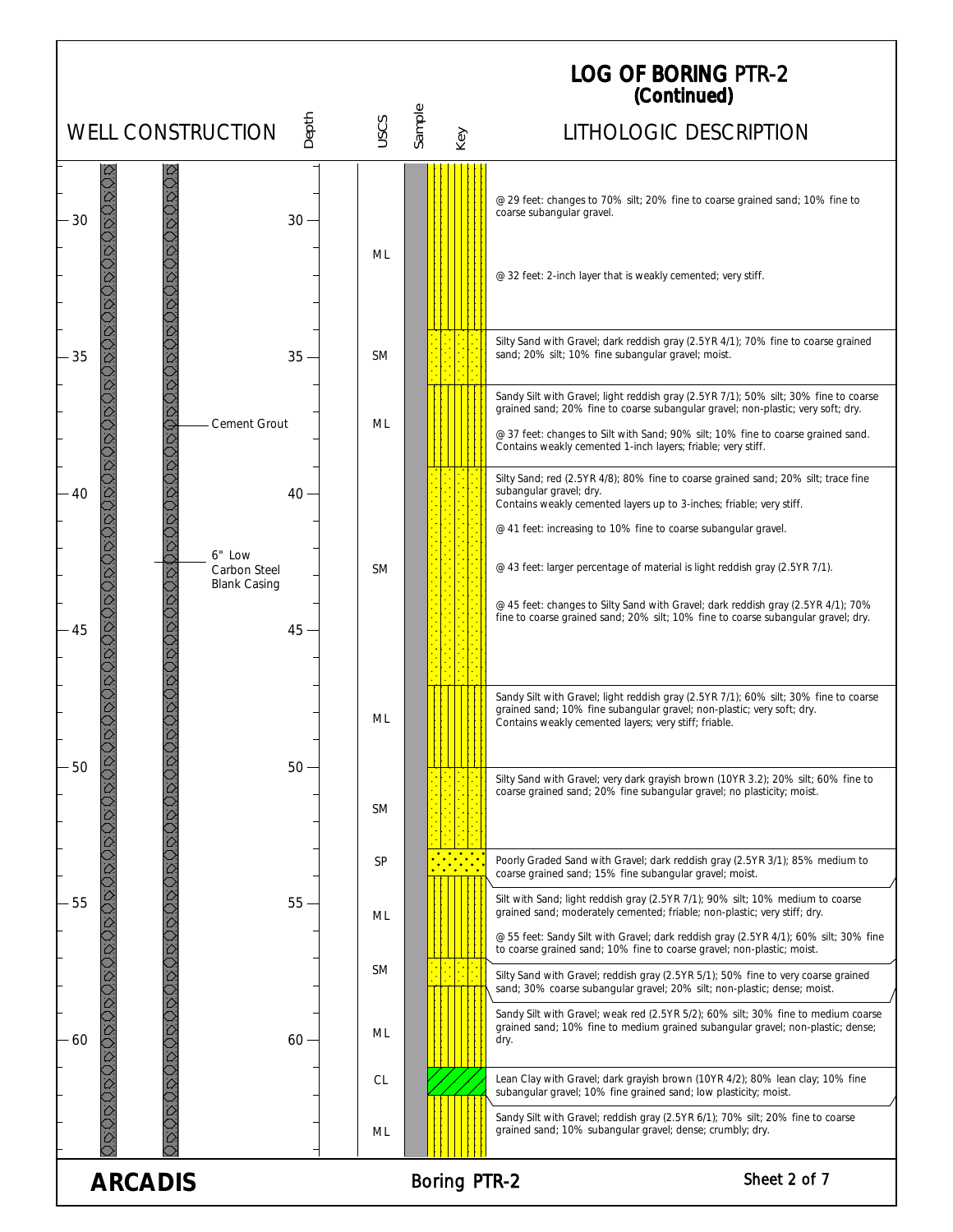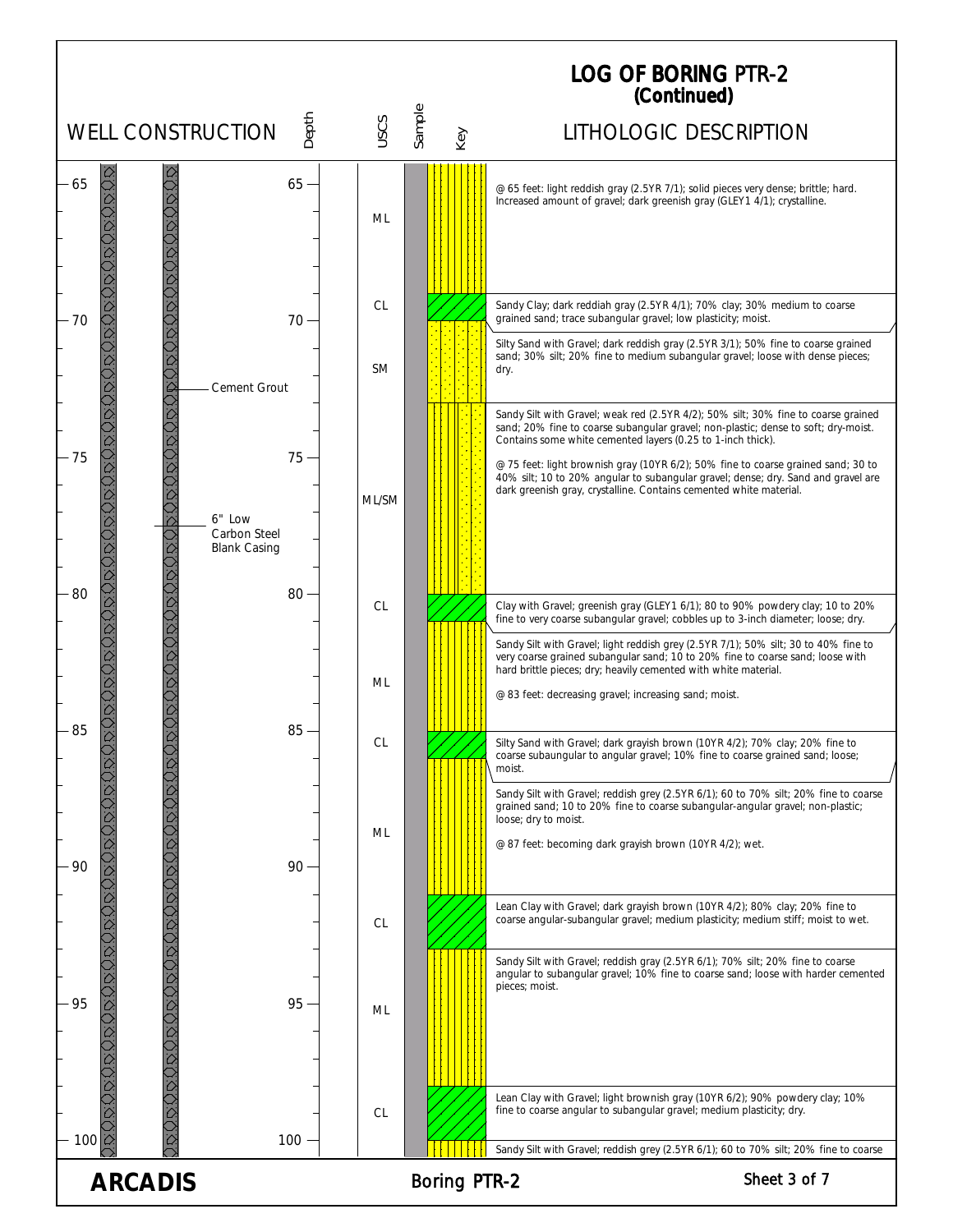|                          |                                               |                        |               | <b>LOG OF BORING PTR-2</b><br>(Continued)                                                                                                                                                                                                                                                                                                                                     |
|--------------------------|-----------------------------------------------|------------------------|---------------|-------------------------------------------------------------------------------------------------------------------------------------------------------------------------------------------------------------------------------------------------------------------------------------------------------------------------------------------------------------------------------|
| <b>WELL CONSTRUCTION</b> | Depth                                         | <b>USCS</b>            | Sample<br>Key | LITHOLOGIC DESCRIPTION                                                                                                                                                                                                                                                                                                                                                        |
|                          |                                               | ML                     |               | grained sand; 10 to 20% fine to coarse subangular to angular gravel; non-plastic;<br>loose; dry to moist.                                                                                                                                                                                                                                                                     |
|                          |                                               | CL                     |               | Lean Clay; dark grayish brown (10YR 9/2); 80% clay; 10% fine to coarse sand;<br>10% fine to coarse angular to subangular gravel; medium plasticity; wet.                                                                                                                                                                                                                      |
| 105                      | $105 -$<br>Cement Grout                       | ML                     |               | Sandy Silt with Gravel; light brownish gray (10YR 6/2); 60% silt; 20% fine to coarse<br>grained sand; 20% fine to coarse angular to subangular gravel; non-plastic; loose<br>with cemented pieces; dry.<br>@ 105 feet: clay increases; slightly plastic; moist to wet.                                                                                                        |
| 110                      | 110                                           | <b>SM</b>              |               | Silty Sand with Gravel; dark reddish grey (5YR 4/2); 50% fine to very coarse grained<br>sand; 40% silt; 10% fine to coarse angular to subangular gravel; very well graded;<br>stiff; moist to wet.                                                                                                                                                                            |
|                          |                                               |                        |               | Sandy Silt with Gravel; dark reddish gray (5YR 4/2); 60-70% silt; 20-30% fine to<br>coarse grained sand; 10% fine to coarse angular to subangular gravel; well graded<br>gravel; stiff; moist to wet.                                                                                                                                                                         |
|                          | 6" Low<br>Carbon Steel<br><b>Blank Casing</b> | ML                     |               | @ 111 feet: changes to Sandy Silt; dark grayish brown (10YR 4/2); 70% silt; 30%<br>fine to coarse grained sand; trace fine gravel; well graded; non-plastic; sporadic<br>cementing; stiff; moist.<br>@ 113 feet: increasing gravel.                                                                                                                                           |
| 115                      | $115 -$                                       | <b>SM</b>              |               | Silty Sand with Gravel; dark grayish brown (10YR 4/2) mottled with reddish brown<br>(2.5YR 4/3); 50% fine to very coarse grained sand; 40% silt; 10% fine to very<br>coarse angular to subangular gravel; well graded; minor cementing; stiff; moist.                                                                                                                         |
|                          | <b>Bentonite Seal</b>                         | ML                     |               | Sandy Silt with Gravel; reddish brown (5YR 4/3); 60 to 70% silt; 20 to 30% fine to<br>coarse grained sand; 10% fine to coarse angular to subangular gravel; well graded;<br>firm; stiff; very moist.                                                                                                                                                                          |
| 120                      | 120                                           | SM                     |               | Silty Sand with Gravel; reddish brown (5YR 4/3); 50 to 60% fine to coarse grained<br>sand; 40 to 50% silt; 10% fine to very coarse angular to subangular gravel; well<br>graded; minor cementing; very stiff; dense; very moist.<br>@ 119.5 feet: interbedded silt layers 0.8 to 1-inch thick; grayish brown (10YR 5/2).<br>@ 122 feet: varying percentages of silt and sand. |
|                          |                                               |                        |               |                                                                                                                                                                                                                                                                                                                                                                               |
| 125                      | $125 -$                                       | ML                     |               | Sandy Silt to Silty Sand with Gravel; varying percentages; very moist; interbedded<br>silt layers.                                                                                                                                                                                                                                                                            |
|                          |                                               | <b>SM</b><br><b>GW</b> |               | Silty Sand with Gravel; reddish brown (5YR 4/3); 50 to 60% fine to very coarse<br>grained sand; 30 to 40% silt; 10% fine to coarse subangular gravel; very well<br>graded: medium stiff: loose: wet.                                                                                                                                                                          |
|                          | #2/12 Sand                                    |                        |               | Sand and Gravel; multicolored grains; 60 to 70% medium to very coarse sand; 30<br>to 40% fine to very coarse subangular gravel; well graded coarse mix; loose; wet.                                                                                                                                                                                                           |
| 130                      | $130 -$                                       | ML                     |               | Sandy Silt with Gravel; reddish brown (5YR 4/3); 60% silt; 30% medium to very<br>coarse grained sand; 10% fine to coarse angular to subangular gravel; moderately<br>stiff; wet.                                                                                                                                                                                              |
|                          | 6" Low<br>Carbon Steel<br>$0.02$ -inch        |                        |               | @ 132.8 feet: variable percentages of sand and silt; 30 to 90% gravel and cobbles.                                                                                                                                                                                                                                                                                            |
|                          | <b>Slotted Screen</b><br>Casing               | <b>SM</b>              |               | Silty Sand; grayish brown (10YR 5/2); 60-70% medium to very coarse grained sand;<br>20% silt; 10 to 20% fine to very coarse angular to subangular gravel; well graded<br>with gravel; loose to medium stiff; loose; wet.                                                                                                                                                      |
| 135                      | $135 -$                                       | ML                     |               | Silty Sand with Gravel; grayish brown (10YR 5/2); 60 to 70% medium to very coarse<br>grained sand; 20% silt; 10 to 20% fine to very coarse angular to subangular gravel;<br>slightly plastic; medium stiff; sticky; wet.                                                                                                                                                      |

ARCADIS Boring PTR-2 Sheet 4 of 7

Ĭ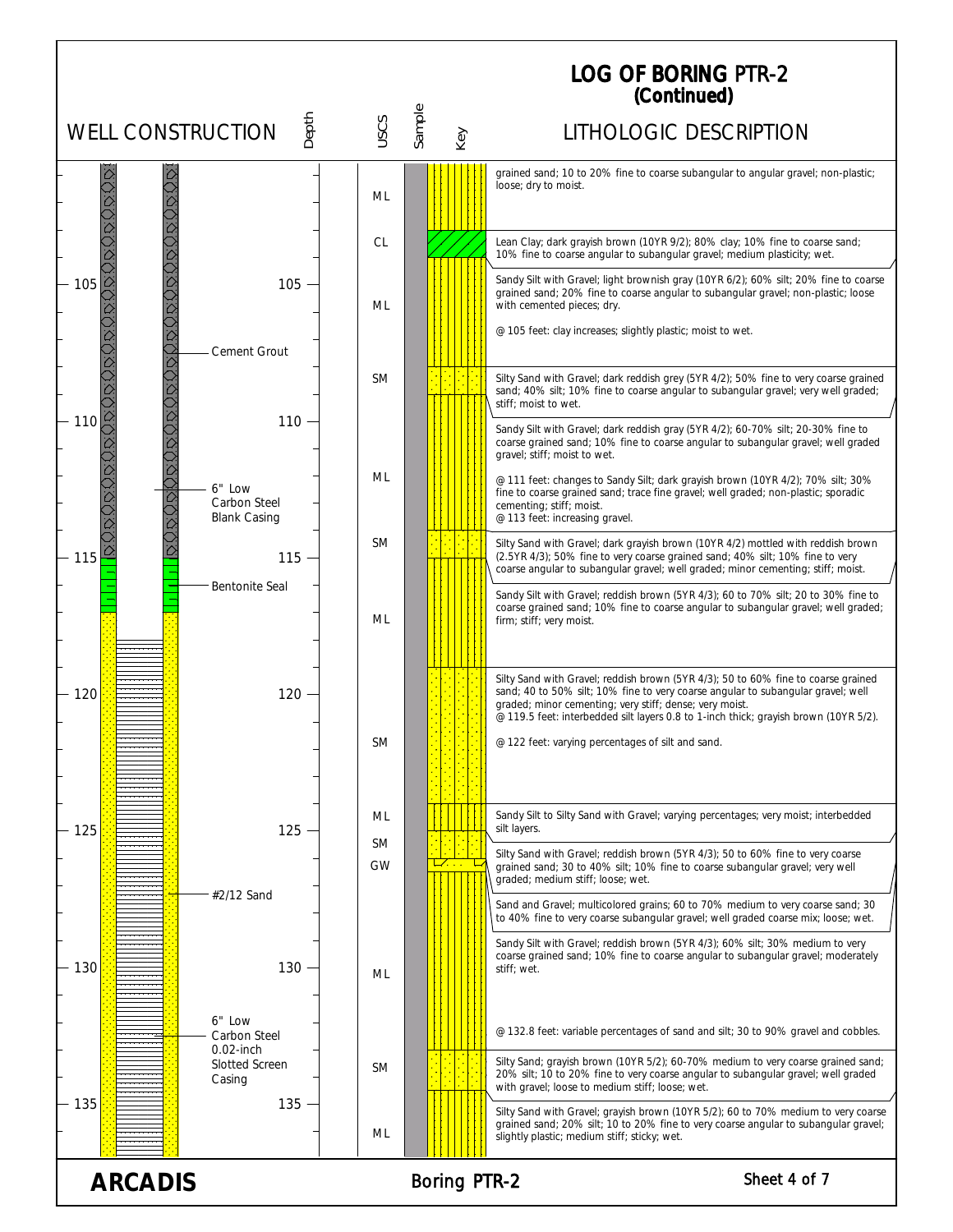## LOG OF BORING (Continued) PTR-2

|                          |                                                                    |           |                     | (Continuea)                                                                                                                                                                                                                                                                                                                                                                                                          |
|--------------------------|--------------------------------------------------------------------|-----------|---------------------|----------------------------------------------------------------------------------------------------------------------------------------------------------------------------------------------------------------------------------------------------------------------------------------------------------------------------------------------------------------------------------------------------------------------|
| <b>WELL CONSTRUCTION</b> | Depth                                                              | USCS      | Sample<br>Key       | LITHOLOGIC DESCRIPTION                                                                                                                                                                                                                                                                                                                                                                                               |
| 140                      | 140                                                                | ML        |                     | @ 135 feet: Sandy Silt with Gravel; dark grayish brown (10YR 4/2); 60% silt; 20%<br>fine to very coarse subangular to subrounded gravel; 20% fine to coarse sand; very<br>stiff: dense: moist.                                                                                                                                                                                                                       |
|                          |                                                                    | <b>SM</b> | $\mathbb{R}^n$      | Silty Sand with Gravel; dark grayish brown (10YR 4/2); 60% fine to medium coarse<br>grained sand; 30% silt; 10% fine to very coarse angular to subangular gravel;<br>moderately graded; moderately stiff and dense; moist.                                                                                                                                                                                           |
| 145                      | #2/12 Sand<br>$145 -$                                              | ML        |                     | Sandy Silt with Gravel; dark grayish brown (10YR 4/2); 60% silt; 20% fine to very<br>coarse subangular to subrounded gravel; 20% fine to coarse sand; very stiff; dense;<br>moist.<br>@ 141.5 feet: changes to light brownish gray (10YR 6/2); 50% silt; 50% fine to very<br>coarse angular gravel and rock fragments; loose; dry.                                                                                   |
|                          | $\overline{\mathbf{\Sigma}}$                                       |           |                     | @ 142.5 feet: changes to brown (7.5YR 4/3); 60% silt; 30% fine to very coarse<br>angular/subangular gravel; 10% fine to coarse sand; very stiff and dense; moist.<br>@ 145 feet: 40% coarse angular gravel; moist.                                                                                                                                                                                                   |
|                          | 6" Low<br>Carbon Steel<br>$0.02$ -inch<br>Slotted Screen<br>Casing | CL        |                     | Sandy Clay with Silt and Gravel; dark grayish brown (10YR 4/2); 40% clay; 30% silt;<br>20% fine to coarse grained sand; 10% fine to very coarse gravel; slighty plastic;<br>soft; sticky; moist to wet.<br>@ 149 feet: increasingly more silty and dense.                                                                                                                                                            |
| 150                      | $150 -$                                                            | <b>SM</b> |                     | Silty Sand with Gravel; dark grayish brown (10YR 4/2); 50% medium to very coarse<br>grained sand; 30% silt; 20% fine to very coarse angular to subangular gravel; very<br>stiff; very dense; moist.<br>@ 150 feet: some white cementation.                                                                                                                                                                           |
|                          |                                                                    | ML        |                     | Sandy Silt with Gravel; grayish brown (10YR 5/2); 70% silt; 20% fine to coarse<br>angular to subangular gravel; non-plastic; firm; very dense; moist; cemented with<br>white material.                                                                                                                                                                                                                               |
| 155                      | 155                                                                | CL        |                     | Clay with Gravel; greenish gray (GLEY1 6/1); 80% powdery clay; 20% fine to very<br>coarse angular gravel; loose; dry.                                                                                                                                                                                                                                                                                                |
|                          |                                                                    | ML        |                     | Sandy Silt with Gravel; gray (10YR 5/1) mottled with brown (10YR 5/3); 70% silt; 10<br>to 20% fine to very coarse sand; 10 to 20% fine to very coarse angular to<br>subangular gravel; non-plastic; very firm; dense; moist to dry.<br>Some silt layering: 3 1-inch thick silt light brownish gray (10YR 6/2).                                                                                                       |
|                          |                                                                    | CL        |                     | Sandy Silty Lean Clay; grayish brown (10YR 5/2) mottled with dark red (10YR 3/6);<br>70% clay; 20% fine to coarse sand; trace fine to very coarse angular gravel;<br>medium plasticity; slightly soft; moist to wet.                                                                                                                                                                                                 |
| 160                      | 160 ·                                                              | SM        |                     | Silty Sand with Gravel; grayish brown (10YR 5/2); 60% fine to very coarse grained<br>sand; 20% silt; 20% fine to coarse angular to subangular gravel; well graded; loose<br>with cemented pieces; moist to dry.                                                                                                                                                                                                      |
|                          |                                                                    | CL        |                     | Clay with Gravel; greenish gray (GLEY1 6/1); 80% powdery clay; 20% fine to very<br>coarse angular gravel; loose; moist.<br>@ 160.5 feet: changes to Sandy Clay with Gravel; dark reddish gray (5YR 4/2); 60%<br>clay; 15% fine to coarse grained sand; 15% fine to coarse angular to subangular<br>gravel; 10% silt; medium plasticity; soft; very moist to wet. Sand and gravel<br>percentages vary in clay matrix. |
| 165                      | 165                                                                |           |                     | @ 163 feet: changes to Sandy Clay; 20 to 30% silt; non-plastic; firm with brittle<br>pieces; moist to dry.                                                                                                                                                                                                                                                                                                           |
|                          | <b>Bentonite Seal</b>                                              | CL        |                     | @ 164 feet: Sandy Clay with Gravel; brown (7.5YR 4/2); 60 to 70% clay; 15% fine<br>to coarse grained sand; 15% fine to very coarse angular to subangular gravel;<br>medium plasticity; firm; densely packed sand and gravel in silt matrix; very moist to<br>wet.<br>@ 166-167 feet: sand and gravel percentages increasing to 25%; color changes to<br>reddish brown (5YR 4/3).                                     |
| - 170                    | 170                                                                |           |                     | Clayey Sand with Gravel; reddish brown (5YR 4/3); 60% fine to coarse grained<br>sand; 20% fine to coarse angular to subangular gravel densely packed in a 20%<br>clay matrix; very firm; hard; very dense; moist. Secondary cementation with white<br>material.                                                                                                                                                      |
|                          |                                                                    | <b>SM</b> |                     | @ 171 to 175 feet: interbedded silt layers; 100% silt; brown (7.5YR 4/3); 0.5-inch<br>thick and less; 2-4-inch spacing; sand and gravel percentages varying; some<br>mottling caused by reddish brown (5YR 4/4) clay.                                                                                                                                                                                                |
| <b>ARCADIS</b>           |                                                                    |           | <b>Boring PTR-2</b> | Sheet 5 of 7                                                                                                                                                                                                                                                                                                                                                                                                         |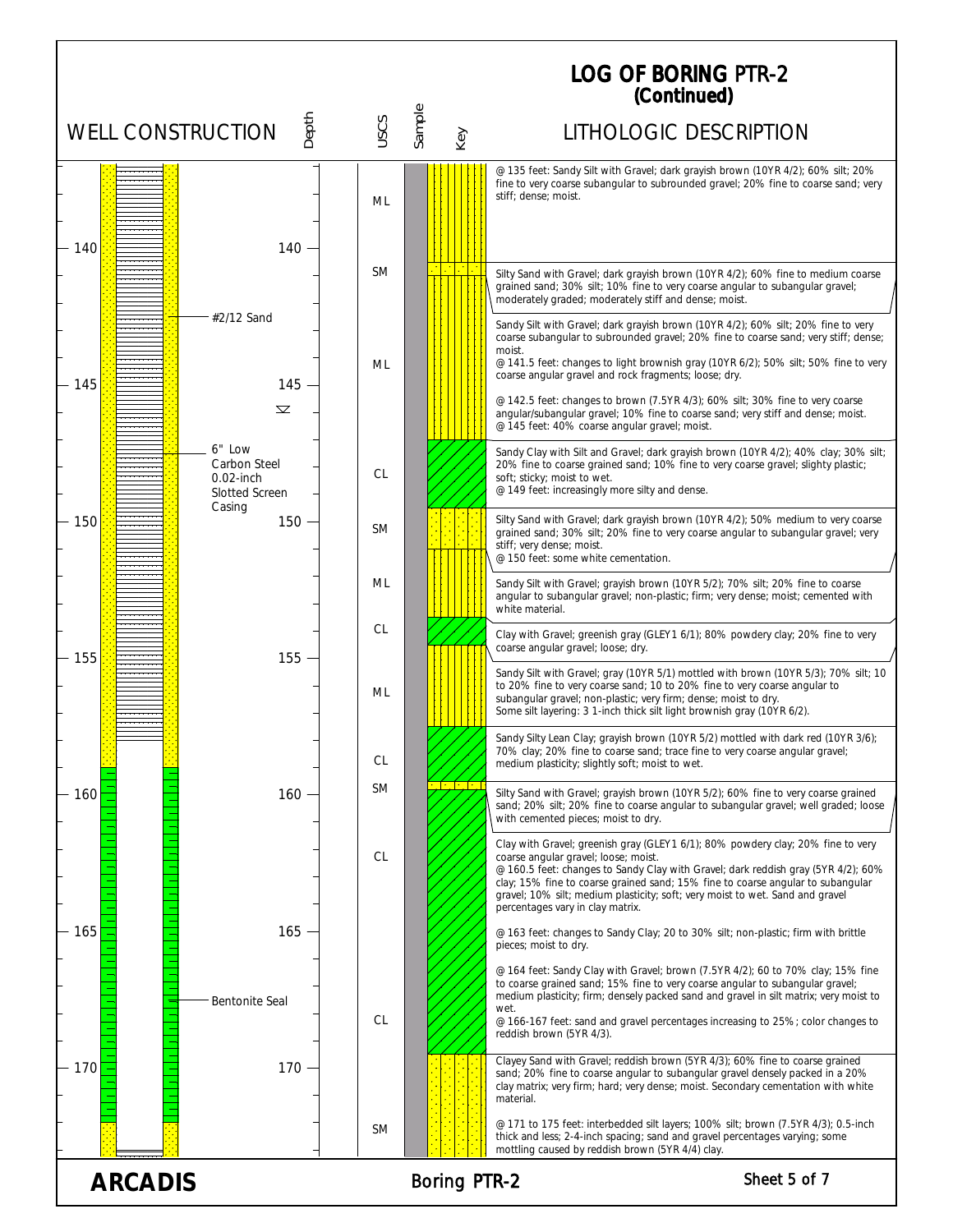|                          |                                                                            |           |                     | <b>LOG OF BORING PTR-2</b><br>(Continued)                                                                                                                                                                                                                                                                                                                                                                                                                                                                                                                                                                |
|--------------------------|----------------------------------------------------------------------------|-----------|---------------------|----------------------------------------------------------------------------------------------------------------------------------------------------------------------------------------------------------------------------------------------------------------------------------------------------------------------------------------------------------------------------------------------------------------------------------------------------------------------------------------------------------------------------------------------------------------------------------------------------------|
| <b>WELL CONSTRUCTION</b> | Depth                                                                      | USCS      | Sample<br>Key       | LITHOLOGIC DESCRIPTION                                                                                                                                                                                                                                                                                                                                                                                                                                                                                                                                                                                   |
| $-175$                   | $175 -$<br>#2/12 Sand                                                      | <b>SM</b> |                     | @ 176 feet: changes to dark reddish brown (2.5YR 3/4); 60% fine to very coarse<br>sand; 30% clay; 10% fine to coarse subangular gravel; low plasticity; soft; wet.                                                                                                                                                                                                                                                                                                                                                                                                                                       |
| 180                      | 180<br>6" Low                                                              |           |                     | @ 179 feet: changes to 50% sand; 40% clay; moderately plastic.<br>@ 180 feet: varying percentages of sand, clay and gravel; soft; sticky.                                                                                                                                                                                                                                                                                                                                                                                                                                                                |
| 185                      | Carbon Steel<br>$0.02$ -inch<br><b>Slotted Screen</b><br>Casing<br>$185 -$ |           |                     | @ 183 feet: Sandy Clay with Gravel; 60% clay; 20% fine coarsed grained sand;<br>20% fine to very coarse angular to subangular gravel; medium plasticity.<br>@ 184 feet: 60% fine to very coarse sand; 30% clay; 10% fine to coarse<br>subangular gravel; low to medium plasticity.                                                                                                                                                                                                                                                                                                                       |
|                          |                                                                            | SM.       |                     | @ 187 feet: 80% sand; 20% clay; 10% gravel; slightly loose.                                                                                                                                                                                                                                                                                                                                                                                                                                                                                                                                              |
| 190                      | 190                                                                        |           |                     | @ 190 feet: changes to grayish brown (10YR 5/2); 70 to 80% medium to coarse<br>sand; 15 to 20% clay; 5 to 10% fine to very coarse subangular gravel; moderately<br>graded; loose.<br>Sand and Clay with Gravel; grayish brown (10YR 5/2); 60 to 70% clay; 20 to 30%                                                                                                                                                                                                                                                                                                                                      |
| 195                      | 195                                                                        | <b>CL</b> |                     | fine to very coarse sand; 10 to 20% fine to very coarse angular-subangular gravel;<br>moderately plastic; medium soft; wet.<br>@ 192-192.5 feet: zones of cemented sand.                                                                                                                                                                                                                                                                                                                                                                                                                                 |
|                          |                                                                            | ML        |                     | Sandy Silt with Gravel; grayish brown (10YR 5/2); 70% silt; 20% fine to coarse<br>sand; 10% fine to very coarse aungular to subangular gravel; slightly plastic; soft;<br>moist; cemented sand zones throughout.                                                                                                                                                                                                                                                                                                                                                                                         |
| 200                      | 200                                                                        | ML        |                     | @ 199 feet: changes to reddish brown (5YR 4/3); 70% silt; 15% fine to coarse<br>grained sand; 15% fine to very coarse angular to subangular gravel; non-plastic;<br>very hard; moist-dry. Dense silt matrix with sand and gravel.<br>@ 202 feet: changes to moist and decreasing hardness.                                                                                                                                                                                                                                                                                                               |
| 205                      | 205                                                                        | <b>SM</b> |                     | Silty Sand with Gravel; reddish brown (5YR 4/3); 50% fine to coarse grained sand;<br>30% silt; 20% fine to very coarse angular to subangular gravel; non-plastic; very<br>hard; dense; moist; secondary cementation.<br>@ 203 feet: 60% sand; 20% silt; very cemented; hard; brittle; dry to moist.<br>@ 204.5 feet: reddish brown (2.5YR 4/1); 50% fine to coarse grained sand; 35%<br>silt; 15% fine to very coarse angular to subangular gravel; slightly plastic;<br>moderately soft; moist to wet.<br>@ 206 feet: extremely dense; hard; dry to moist; very compacted silt, sand and<br>gravel mix. |
|                          |                                                                            | ML        |                     | Sandy Silt with Gravel; reddish brown (2.5YR 3/4); 50% silt; 30% fine to coarse<br>grained sand; 20% fine to coarse aungular to subangular gravel; non-plastic; firm;<br>hard; moist to very moist.                                                                                                                                                                                                                                                                                                                                                                                                      |
| <b>ARCADIS</b>           |                                                                            |           | <b>Boring PTR-2</b> | Sheet 6 of 7                                                                                                                                                                                                                                                                                                                                                                                                                                                                                                                                                                                             |